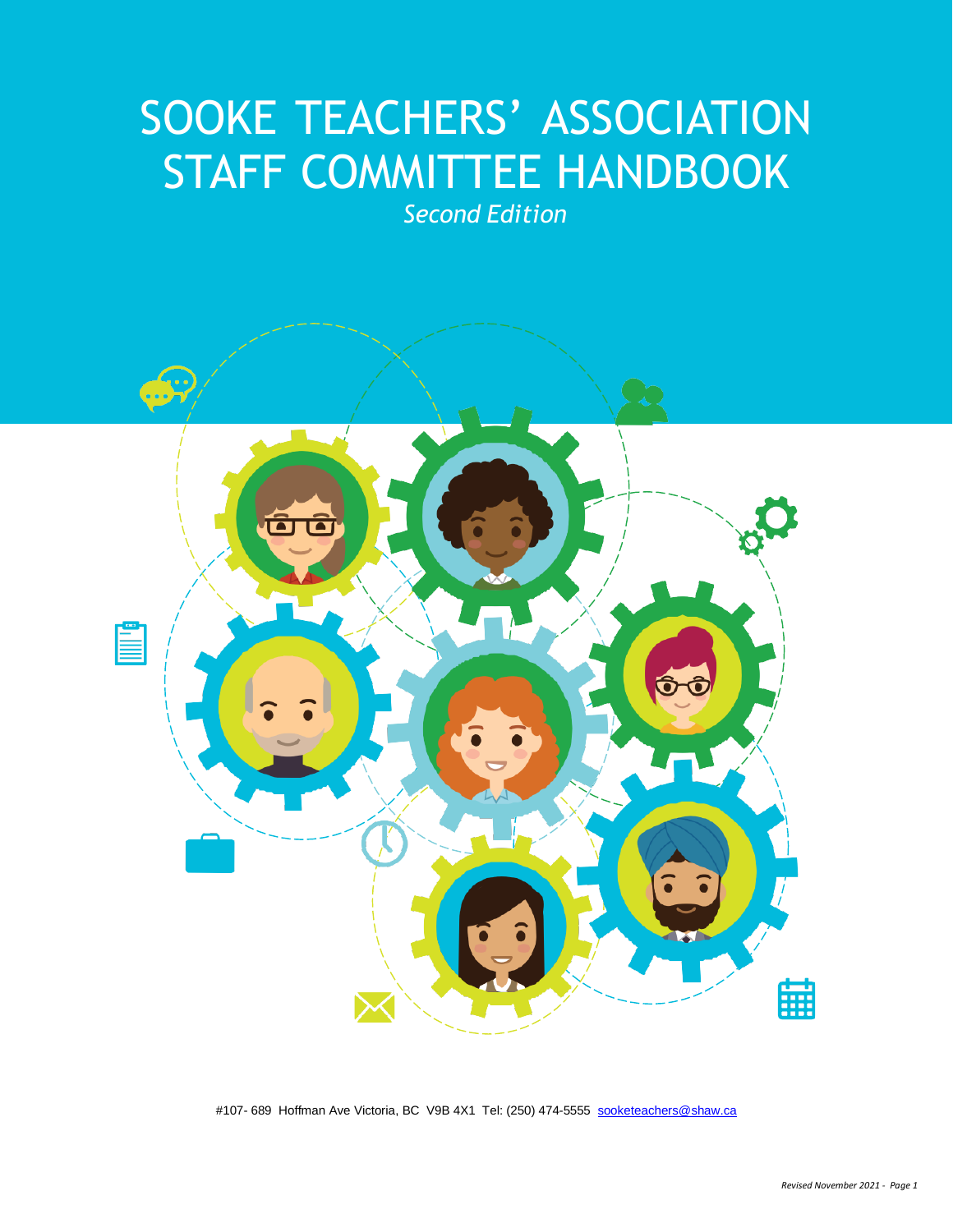### **Table of Contents**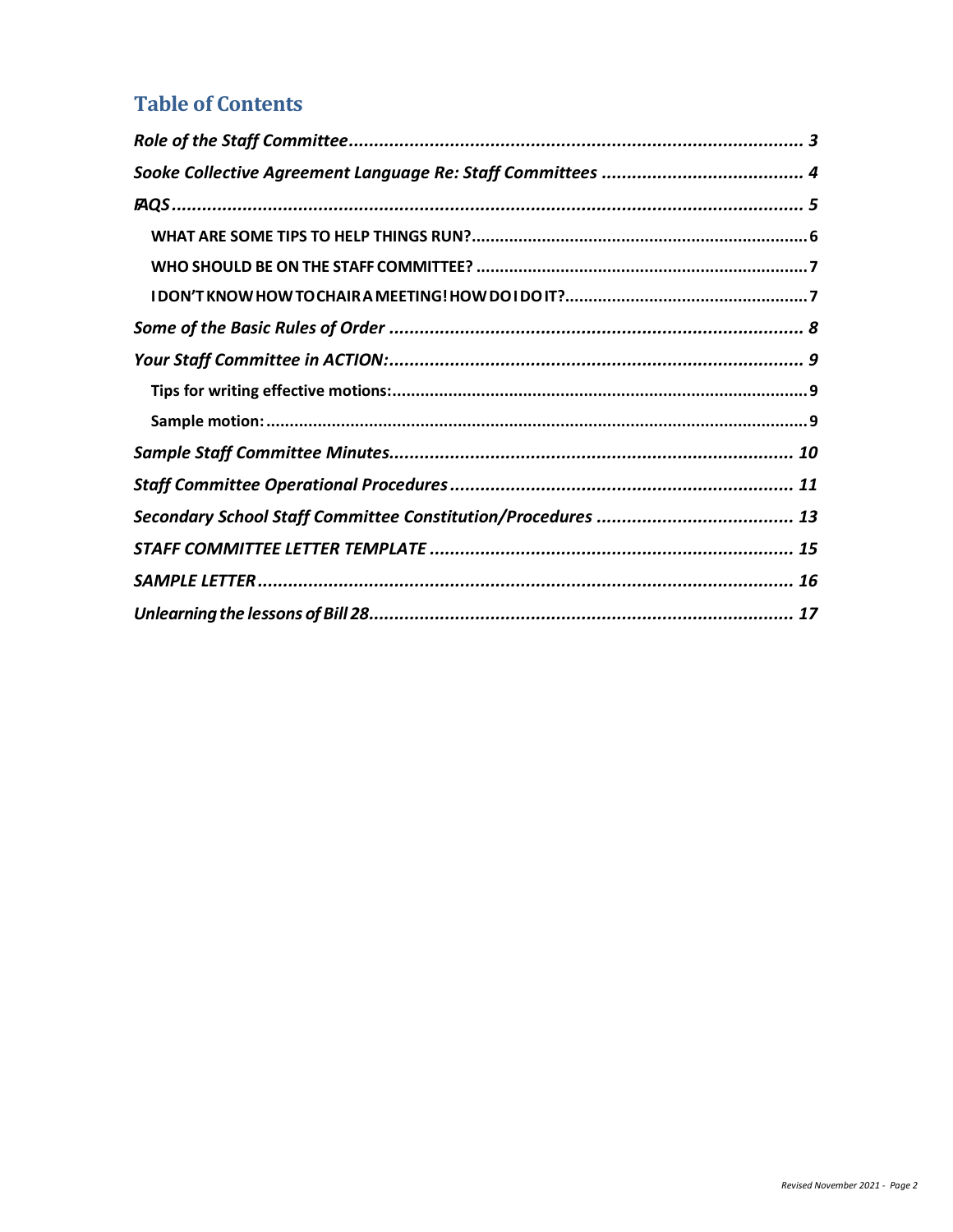<span id="page-2-0"></span>

О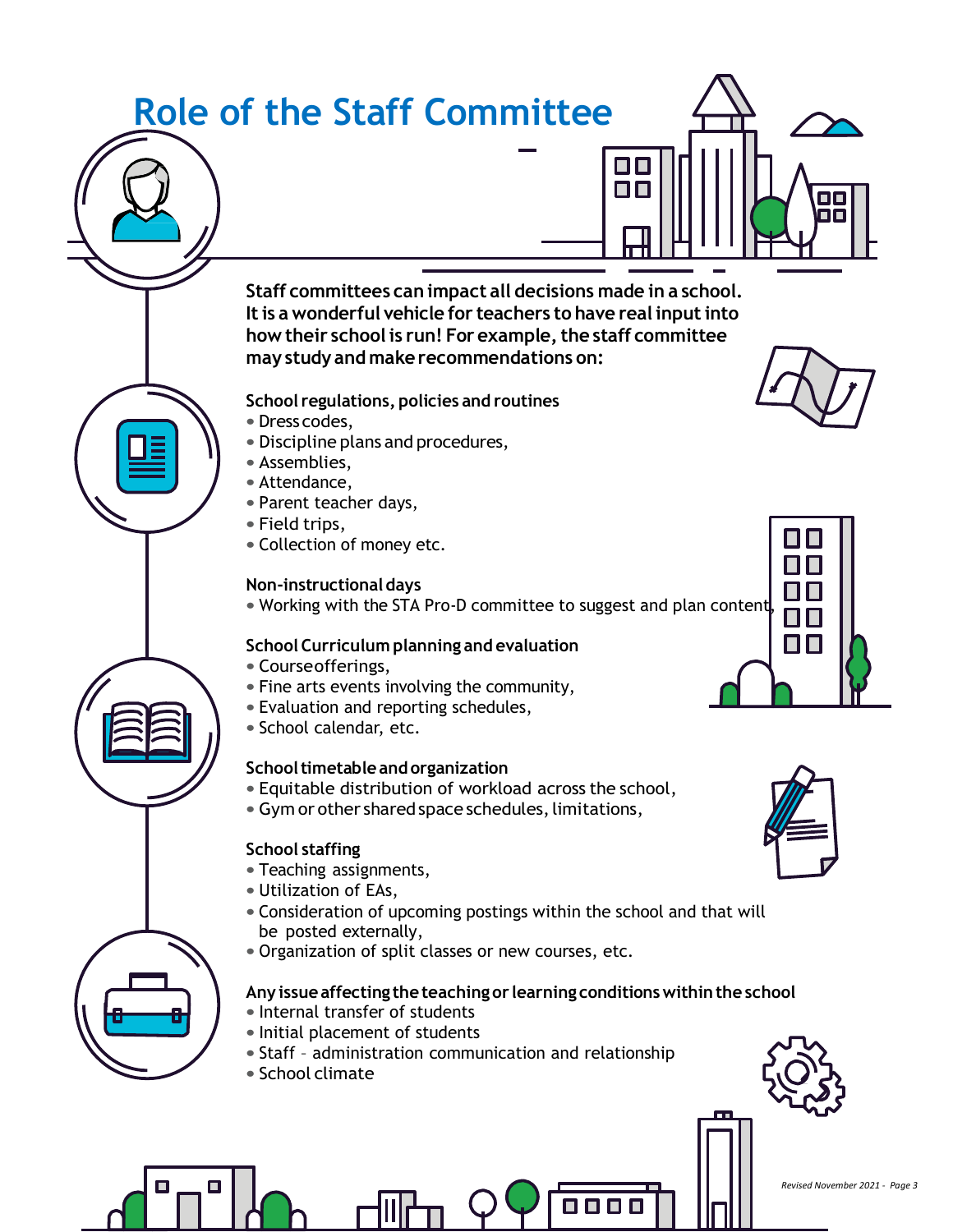## <span id="page-3-0"></span>**Sooke Collective Agreement Language Re: Staff Committees**

### **THE POWER OF STAFF COMMITTEES**

*Do not underestimate the power of Staff Committee recommendation letters. They represent the collective voice of the STA Members of that site.*

### **ARTICLE A.25 SCHOOL STAFF COMMITTEES**

#### **A.25.1 Establishing Staff Committee**

If the majority of the teaching staff in the school so decide, there shall be established a recognized staff committee in that school.

#### **A.25.2 Size and Make-up**

The size and membership of such a staff committee shall be determined by the teaching staff and may include a Principal or Vice Principal. In smaller schools, the staff may decide to act as a committee of the whole.

#### **A.25.3 Areas of Responsibility**

Subject to change by a majority vote of the school staff, the staff committee may consider any issue affecting the teaching and learning conditions within the school and make recommendations for improvement in the total teaching and learning situation.

**Caveat: There are certain issues that should never be discussed at a Staff Committee Meeting: personnel issues; issues between staff members; anything that might lead to a code of ethics violation.**

#### **A.25.4 Implementation**

- a) The school administration shall consider written recommendations put forward by the staff committee.
- b) Should the school administration after consideration not act on a recommendation of the staff committee, written reasons shall be provided to the staff committee, with a copy to the Superintendent of Schools.
- c) Decisions made by a majority vote of the school staff and accepted by the Administrator shall be binding on all members of the staff.
- d) The functioning of a staff committee shall not contravene the authority and responsibility of the administration pursuant to the *School Act*.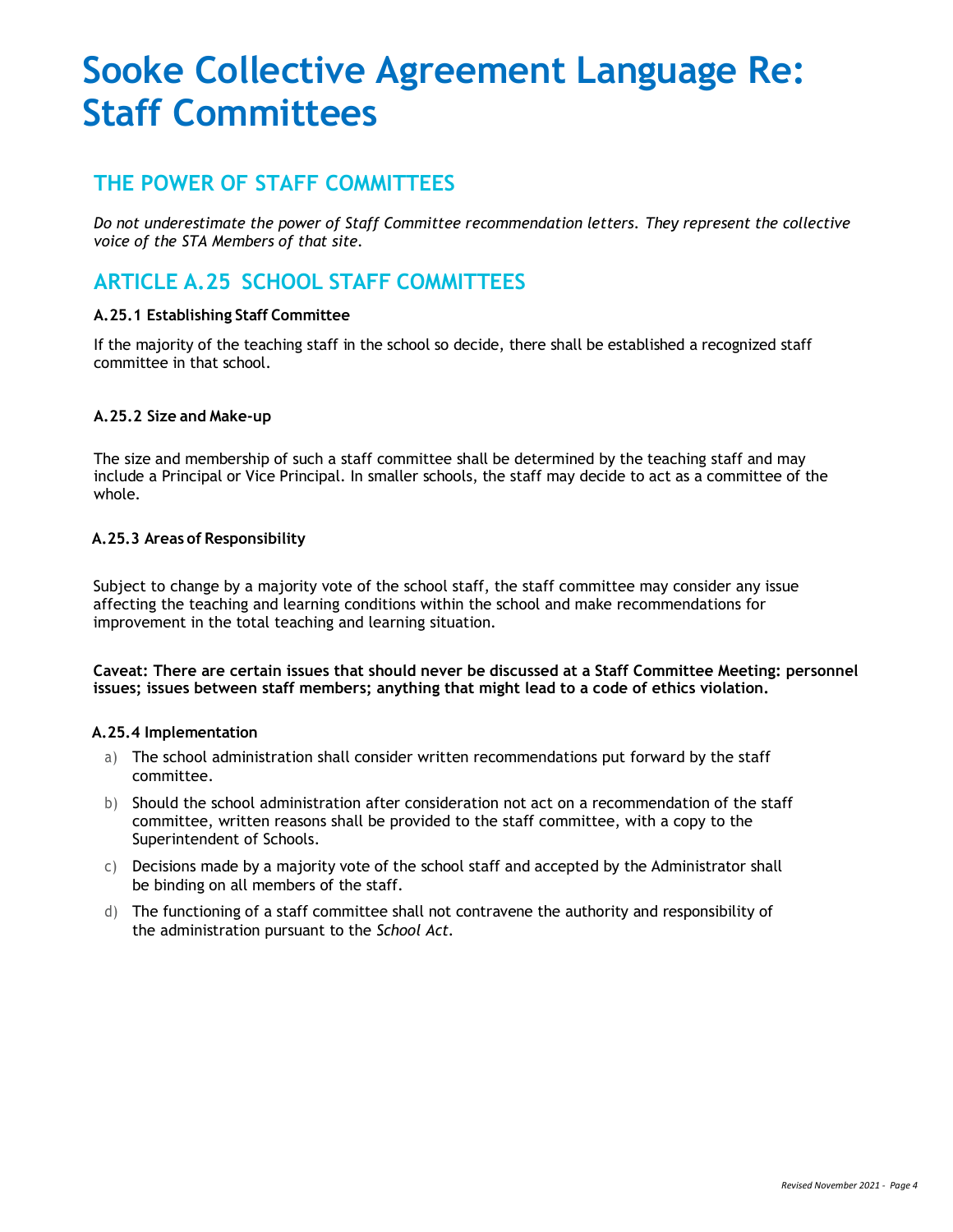<span id="page-4-0"></span>

ï ſ, 7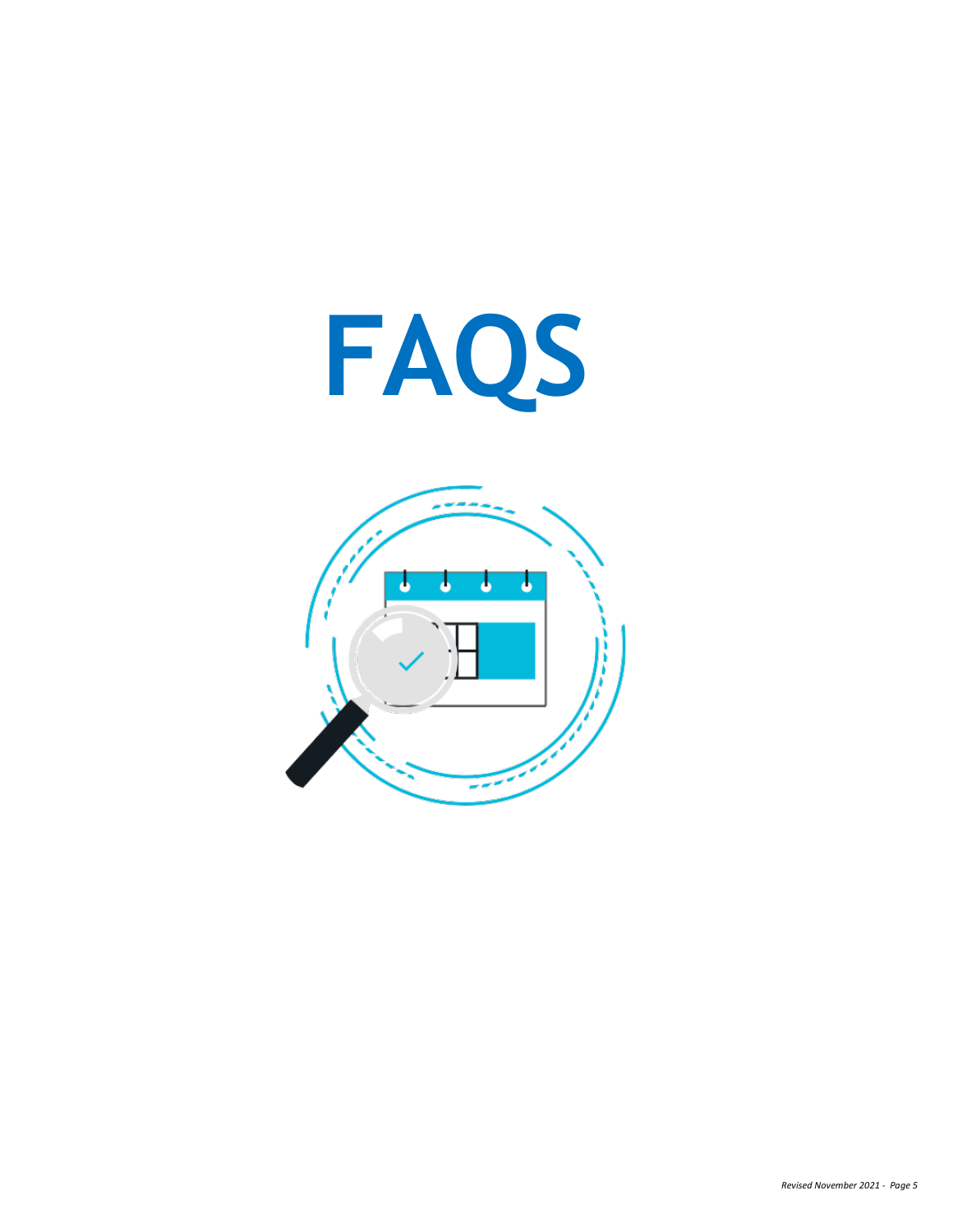## <span id="page-5-0"></span>**WHAT ARE SOME TIPS TO HELP THINGS RUN?**

#### **Think of it as a monthly process. Here's a typical month for the chair of a staff committee:**

- $\star$  Plan to have your staff committee meeting a week or so before the Staff meeting. You could set up a year-long schedule for regular meetings if that works for your school. Special meetings on urgent issues can also take place.
- $\star$  Mid-month, send an email to all staff to ask for agenda items. When items come in, create the agenda, and circulate the proposed agenda a few days before the planned meeting. This may generate more items, as people are reminded of the upcoming meeting! If appropriate, add the new items and circulate the adjusted agenda. It is important that all staff know what will be discussed, as items may pertain to them and they may want to come and speak on these issues.
- $\star$  It is important to notify people who should be at the meeting if an agenda item will affect them personally. For example, if an agendaitem is about something happening at the library, make sure the librarian is informed so they can attend!
- $\star$  Be mindful of discussions where members may pass motions that may impact how other STA members do their jobs. Seek advice from the STA Office before convening meetings of this nature.
- $\star$  Hold the meeting. Have someone appointed to take minutes, and to forward them to the chair as soon as possible after the meeting for distribution to the whole STA staff.
- A helpful practice is to *move into committee* at the beginning of the meeting and to explain this means discussions can be repeated among STA members only.
- $\star$  Email the minutes to the whole STA staff.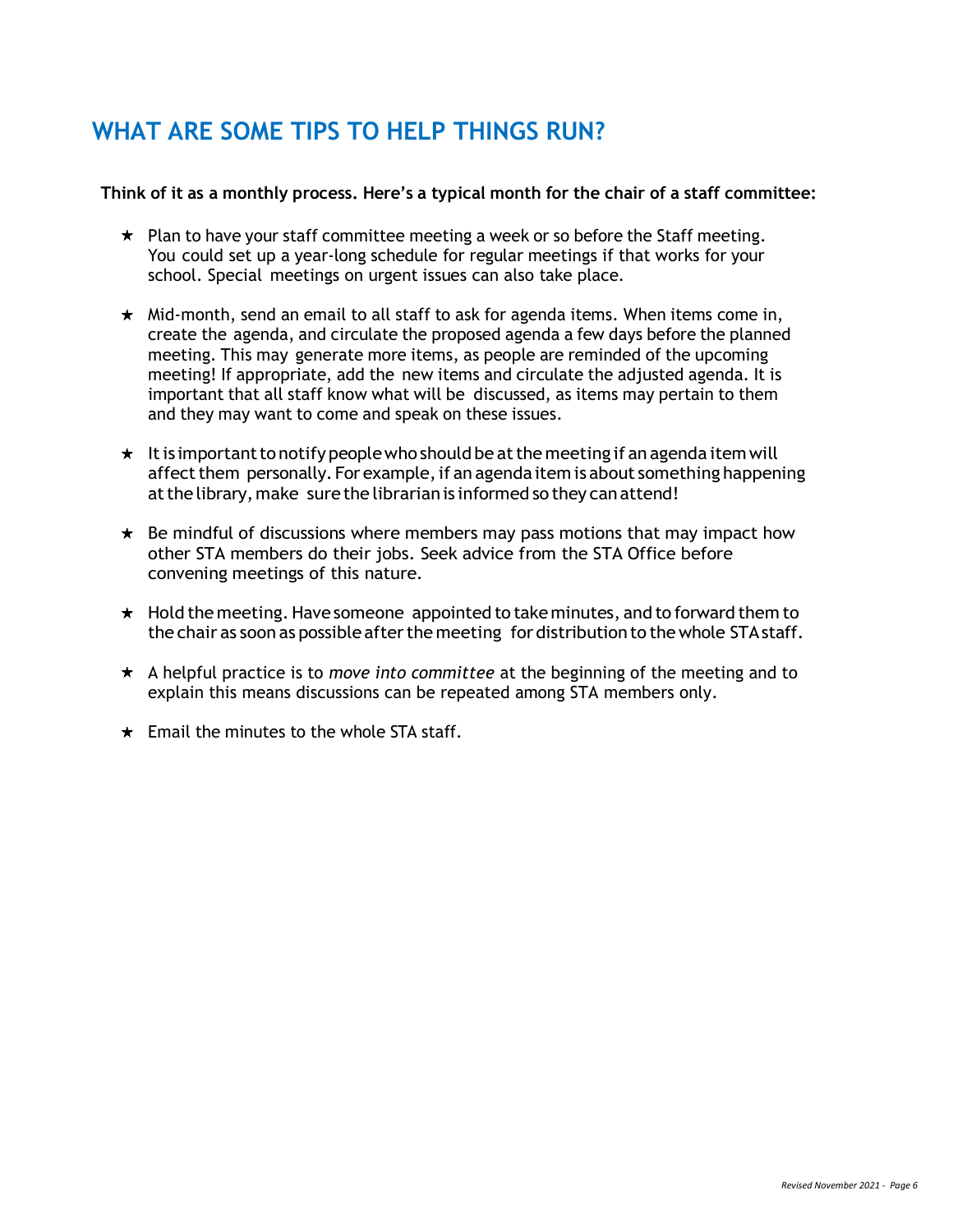### <span id="page-6-0"></span>**WHO SHOULD BE ON THE STAFF COMMITTEE?**

- $\star$  Many schools already have a constitution established. The constitution might stipulate that different departments, grades, or school roles should be represented. (If it seems like it should be changed, constitutions can also be amended by your staff to better suit your school's make up going forward!)
- $\star$  If your school doesn't have a staff committee constitution, see a couple of example ones in this package.
- $\star$  Make sure an STA staff rep is one of the members.
- $\star$  Administrators can be invited to attend from time to time, as needed, but do not have a vote.
- $\star$  Since having a staff committee is our right established through negotiations between the Employer and the STA, CUPE workers (Secretarial staff, EAs, custodial staff, Youth care workers) and administrators etc. should not be official members with a vote on the committee, but it can be helpful to invite them to present at meetings, especially if an issue you are discussing involves their work or expertise.

### <span id="page-6-1"></span>**I DON'T KNOW HOW TO CHAIR A MEETING! HOW DO I DO IT?**

Different schools do things different ways, and that is OK, but some formality does tend to speed up meetings, once people get the hang of it. See our tips sheet on the next page for some basic rules of order to help you!

At minimum, the chair will keep a speaker's list during the meeting, which means maintaining a list of who has indicated they want to speak (by raising their hand) and letting people speak in turn. This helps different voices be heard so all sides of an issue can be discussed. It also prevents someone from dominating or interrupting the discussion.

Some staff committees have a discussion about an issue first, and then vote on a motion that captures the idea, and others have motions proposed first, followed by debate, discussion and then voting. The important thing is that if you have arrived at a decision, make sure it is articulated and recorded and voted upon by the members of the committee, so everyone is clear on what the committee is taking forward on behalf of the whole STA Staff. It is a wise practice to share a draft of the letter with at least the staff committee before sending the final version to management.

The chair should **not** also be trying to take minutes. They may want to write down the wording of motions, but it is too difficult to do both chairing and minutes- taking at the same time! Ask for a member of the committee to be the regular recording secretary.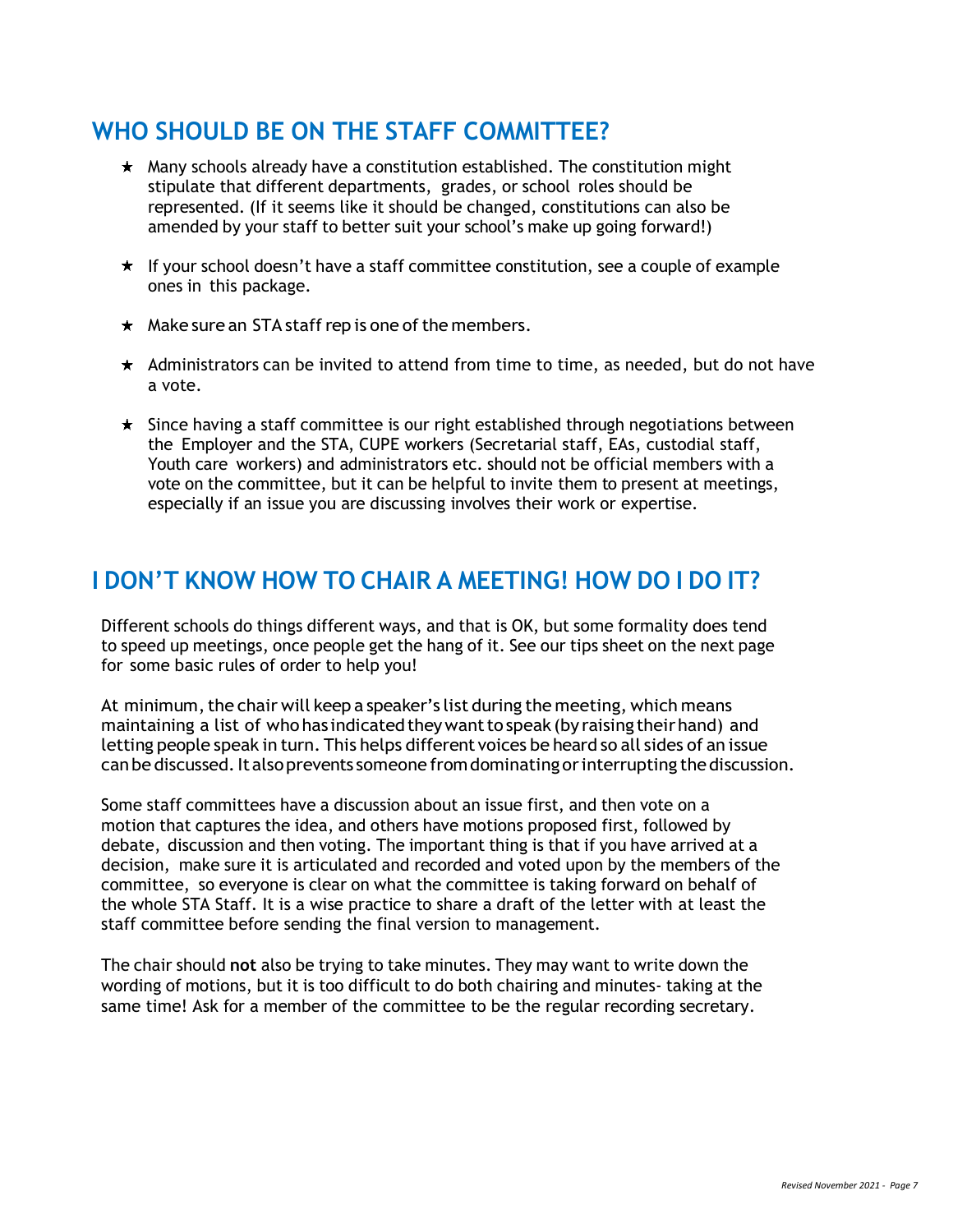## <span id="page-7-0"></span>**Some of the Basic Rules of Order**

**Motion:** A main motion brings business before a meeting. A meeting can consider only one subject at a time, so a main motion can be made only when no other motion is pending. The meeting cannot consider any other business until the motion has been disposed of (or some other motion of higher precedence has been proposed, seconded, and accepted by the chair.) A motion needs a seconder to be discussed.

**Amendment:** A motion to change, to add words to, or to omit words from, an original motion usually to clarify or improve the wording of the original motion. (There is a long tradition of not allowing amendments that are contrary to the intent of the motion.)

**Move in committee/in camera:** When the topic of discussion is sensitive, a mover, with a seconder, can move to go in camera (the issue cannot be discussed outside the meeting) or in committee (the issue and decisions can be relayed to other STA members not present for the meeting). Notes on the discussion are not taken. When the discussion has concluded, it takes only a mover (and vote) to rise from committee/camera. Any motions passed while in camera/committee will need to be moved and carried again to be recorded in the meeting minutes and acted upon.

**Refer:** If a motion needs to be discussed more informally or at greater length than is possible in a regular meeting, Robert's Rules allows you to refer the motion (usually to a specific committee). Both sides of the issue must have been heard for this motion to be in order.

**Table:** A motion to set aside consideration of the main motion; it has the effect of delaying or preventing action from being taken on the main motion. Rather than passing or defeating a motion, a meeting may choose to "bury" it by tabling. A motion to table is not debatable, so if someone moves to table a motion, the vote to do so (or not) takes place immediately.

**Postpone:** A motion to postpone to a certain time (or postpone indefinitely) allows for limited debate which must not go into the merits of the main question any more than is necessary to enable the meeting to determine the propriety of the postponement. It may only be amended as to the time of postponement.

## **Imovethatwe:** Adopt... (the agenda/ or the minutes from meeting dated  $\qquad \qquad$  ) Amend…(agenda/minutes/motion) Recommend… (something --to another body – admin, dept, STA reps etc.) Put the question… (i.e. vote now /stop debating) Table the motion… (it disappears; no record of it) Refer the motion… (to the next meeting) **NOTE:** Remember to record in the minutes who the mover/seconder was, and if it "carried" or was "defeated."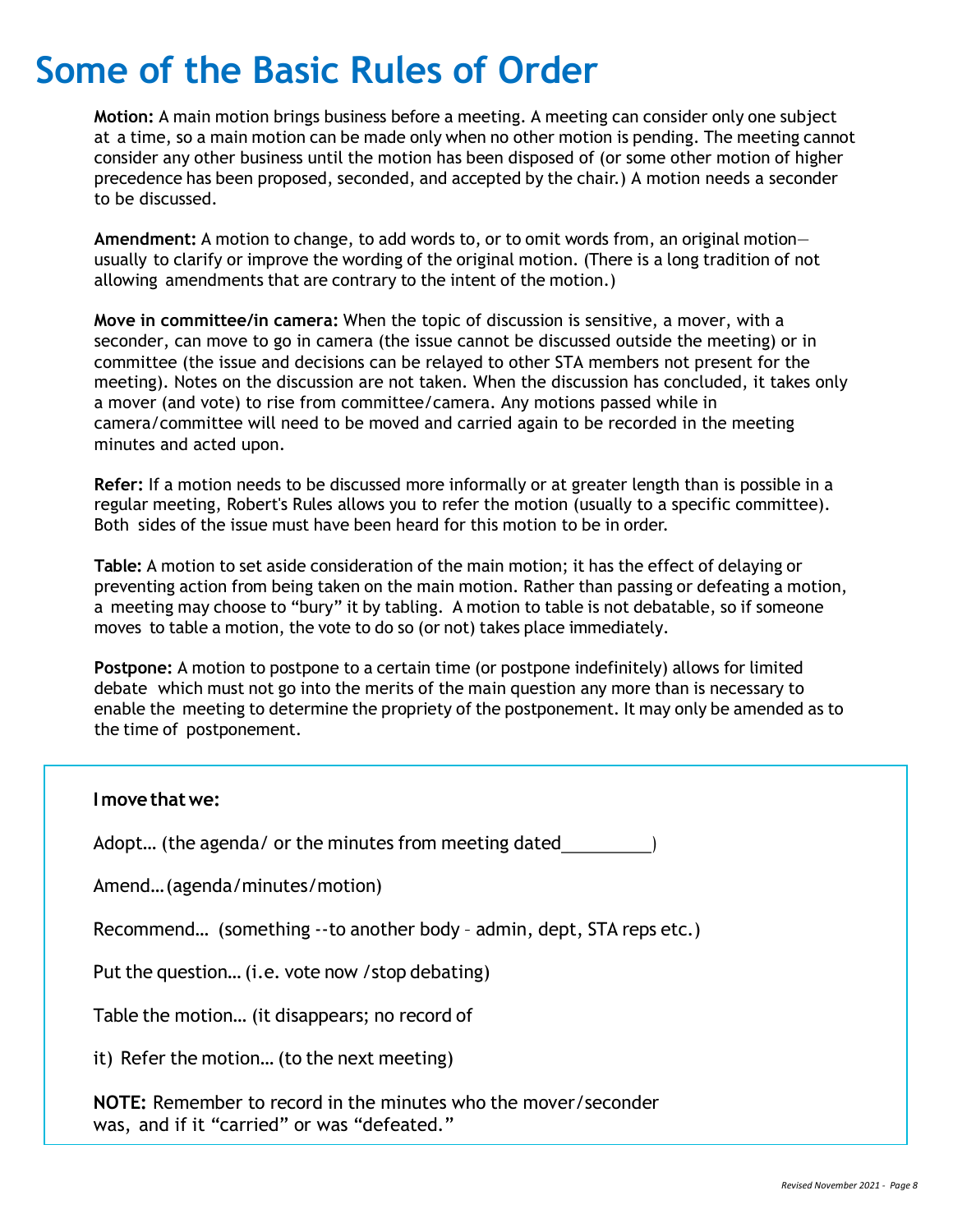## <span id="page-8-0"></span>**Your Staff Committee in ACTION:**

- $\blacklozenge$  A member raises an issue
- $\blacklozenge$  Determine if it's a Staff Committee matter
- $\blacklozenge$  If yes, call a staff committee meeting
- $\blacklozenge$  Discuss the issue, vote on a motion (for expediency, it can be helpful to come to the meeting with a motion already drafted; it can be edited during the meeting as needed)
- $\blacklozenge$  Write a Staff Committee letter to the principal, outlining the motion
- $\blacklozenge$  Have the draft proof-read by the STA
- $\blacklozenge$  Make any corrections and send the letter to the principal, Superintendent and STA President
- $\blacklozenge$  Follow up, if no response within a reasonable time frame
- $\blacklozenge$  Celebrate your success!

## <span id="page-8-1"></span>**Tips for writing effective motions:**

- $\bigtriangledown$  Consider what you want to achieve
- $\blacklozenge$  Be clear and specific: thoughtful and well-worded motions work best
- $\blacklozenge$  Be concise
- $\blacklozenge$  Limit it to one idea or concept per motion
- $\blacklozenge$  It should be able to stand alone
- $\blacklozenge$  If a response or action is required, include it in the motion
- *Motions must not contravene the CA nor the School Act*

### <span id="page-8-2"></span>**Sample motion:**

*Move that the Anywhere Elementary School Staff Committee recommend that classroom assignments remain the same, unless mutually agreed upon by STA members."*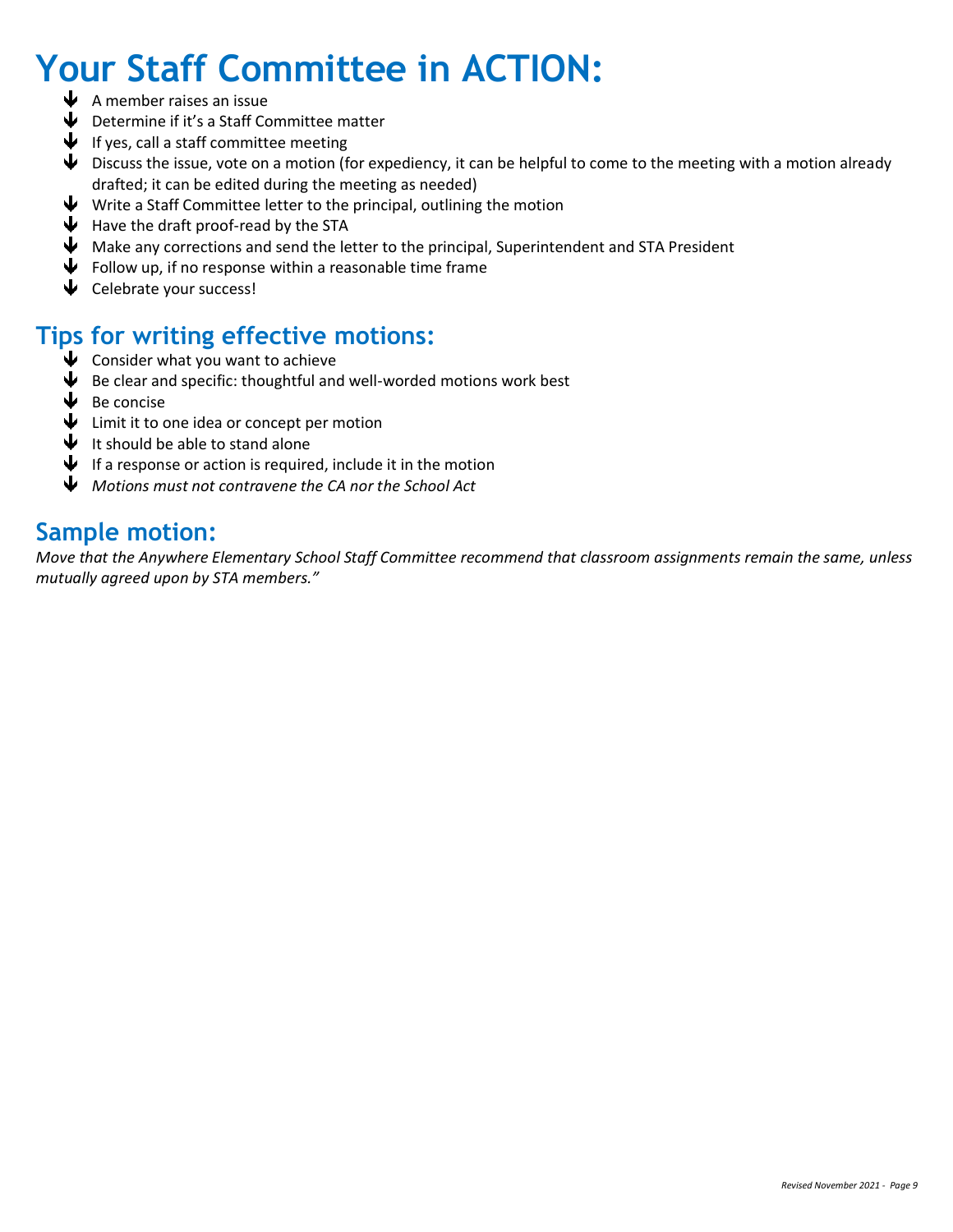## <span id="page-9-0"></span>**Sample Staff Committee Minutes**

| Members in attendance:         |                                |  |
|--------------------------------|--------------------------------|--|
| Member(s) Regrets:             |                                |  |
| Agendaitems:                   |                                |  |
|                                |                                |  |
| Item #1: notes:                |                                |  |
| Motion:                        |                                |  |
|                                |                                |  |
| Carried/ defeated              |                                |  |
| Item #2: notes:                |                                |  |
| Motion:                        |                                |  |
|                                |                                |  |
| Carried/defeated               |                                |  |
| Item #3: notes:                |                                |  |
| <b>Motion:</b>                 |                                |  |
| Moved by:_____________________ | Seconded by: _________________ |  |
| Carried/defeated               |                                |  |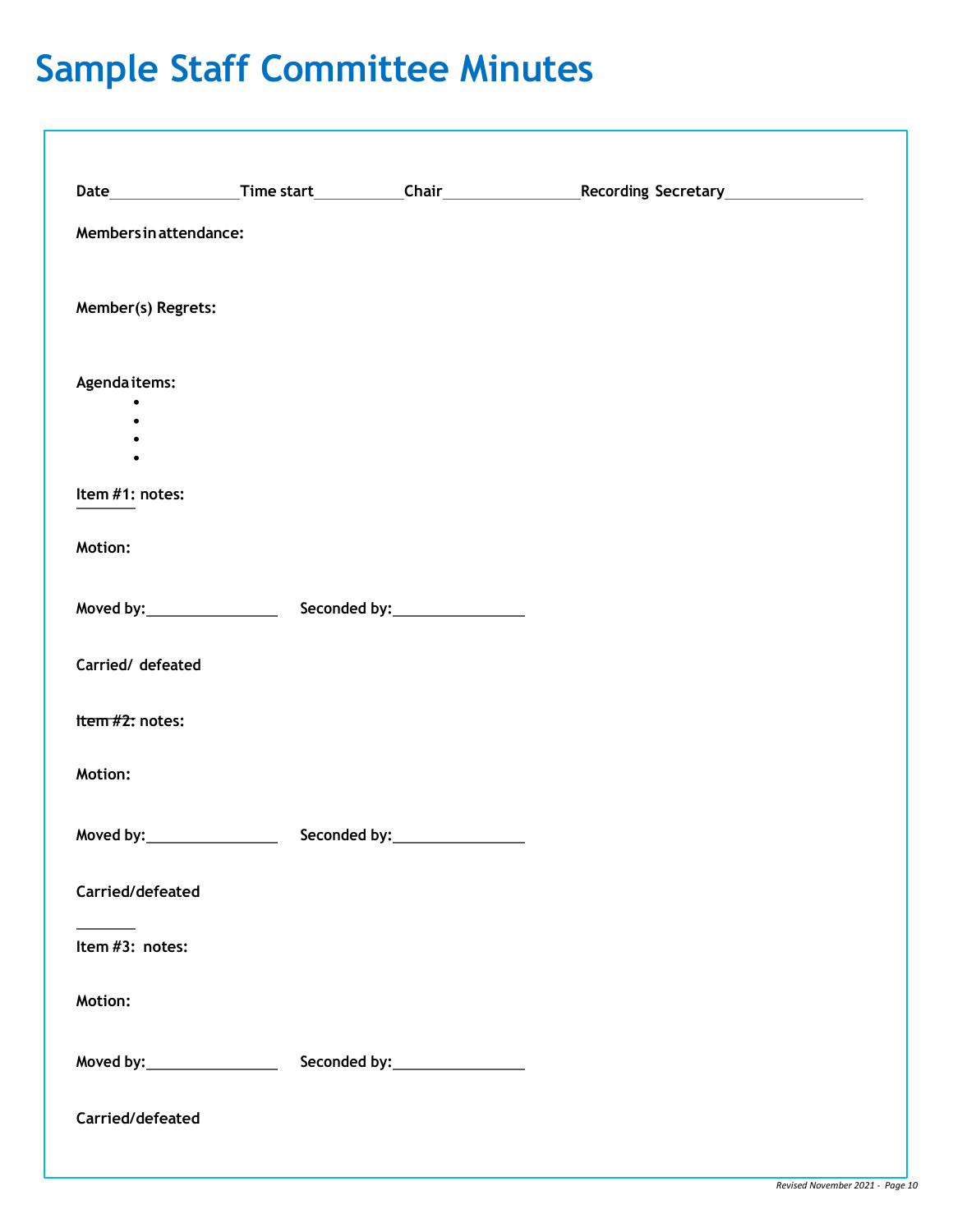## <span id="page-10-0"></span>**Staff Committee Operational Procedures**

## **SAMPLE**

#### **(Constitution) [NameofSchool] Chair Person: [Name] [part of staff representing] Vice Chair Person/Secretary: [Name] [part of staff representing] Staff Rep: [Name] [part of staff representing]**

#### **ARTICLE A.25 ESTABLISHING STAFF COMMITTEE**

If the majority of the teaching staff in the school so decide, there shall be established a recognized staff committee in that school.

The Staff Committee will operate within the guidelines of the *School Act*, "School Board Policies" and the *STA Collective Agreement*

#### **Sizeand Makeup:**

The Staff Committee shall be a Committee of the Whole (all teachers who feel they want or need to be on this committee can be).

#### **Voting:**

a) The size, composition, tenure and operational procedures of the staff committee shall be determined by a majority vote of the school staff by September 30th of each school year.

b)Staff committee shall vote the Chair and secretary into office.

c) All teaching staff members will have a vote.

#### **Operational Procedures:**

- a) Copies of the procedures of each school shall be filed with the Sooke Teachers' Association (the "STA");
- b) The [Name of School] Staff Committee will foster the values, attitudes, and skills for an enlightened, reasonable and democratic process in decision-making;
- c) Staff committee at [Name of School] will operate in a democratic way with each individual or group within the committee contributing to the meeting;
- d) Staff committee members are a team of professional working for the common good of the school;
- e) A staff committee agenda form will be keptin a folderin the chairperson's mailbox for teaching staff to record motions. Additions can be made up to two days prior to the staff committee meeting.
- f) Each member of the staff committee will have one vote on any recommendations.
- g) Members who raise items or tender motions for staff committee must be in attendance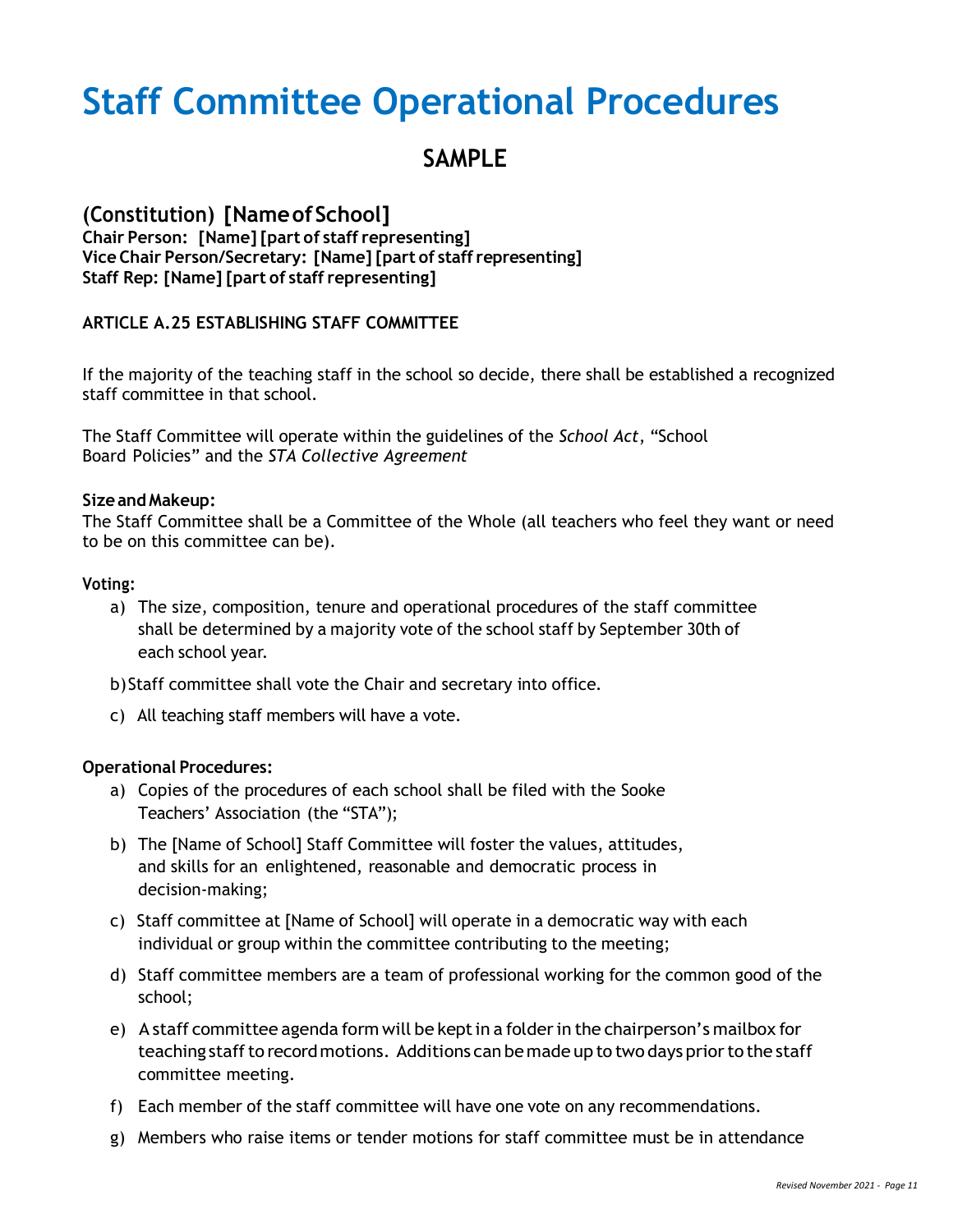to present the item/motion

h)The chairpersonwill ensurestaff committeeminutes aredistributed to the teaching staff via email

#### **Areas of Responsibility:**

The role of staff committee includes the following:

- a) Development and maintenance of communication and consultative processes throughout the school;
- b) Review school policies and procedures and the development of recommendations for improvement;
- c) Receiving and making recommendations on matters of concern presented by staff;
- d) Drafting letters to the appropriate audience to recommend changes.

#### **Implementation:**

- a) Letters of recommendations should be written to the principal and be carbon copied to the STA President and Superintendent of Schools. Seeking advice from the STA is recommended before sending the letter. Letters of recommendations could be written to the Board of Education, Superintendent of Schools, Ministry of Education, and others. In these cases, the STA must be consulted prior to sending those letters.
- b) The principal shall not unreasonably refuse to implement the recommendation of the staff committee or the majority decisions of a staff meeting;
- c) In a case where a principal rejects a recommendation of a staff committee or a majority decision of a staff meeting, the principal will submit the reasons for rejection, in writing, to the staff committee and copied to the Superintendent of Schools. Rejection letters should be forwarded to the STA President.

#### **GeneralProcedures:**

- a) Meeting will be held once a month, in the week preceding the monthly staff meeting;
- b) The Simplified Robert's Rules of Order when necessary will govern meetings;
- c) The agenda will be set such that no meeting will go longer than 30 minutes;
- d) Iftheagendanecessitatesmoretimethanthecommitteememberswill voteonan extension;
- e) Aquorum is defined as theChair and 2 other staff committee members;
- f) TheChair andoneother staff committeememberscansetan unscheduled oremergency meeting. All reasonable efforts will be made to schedule the emergency meeting for a time andplace such that all members can attend.
- g) "Old Unfinished Business" will be an automatic agenda item.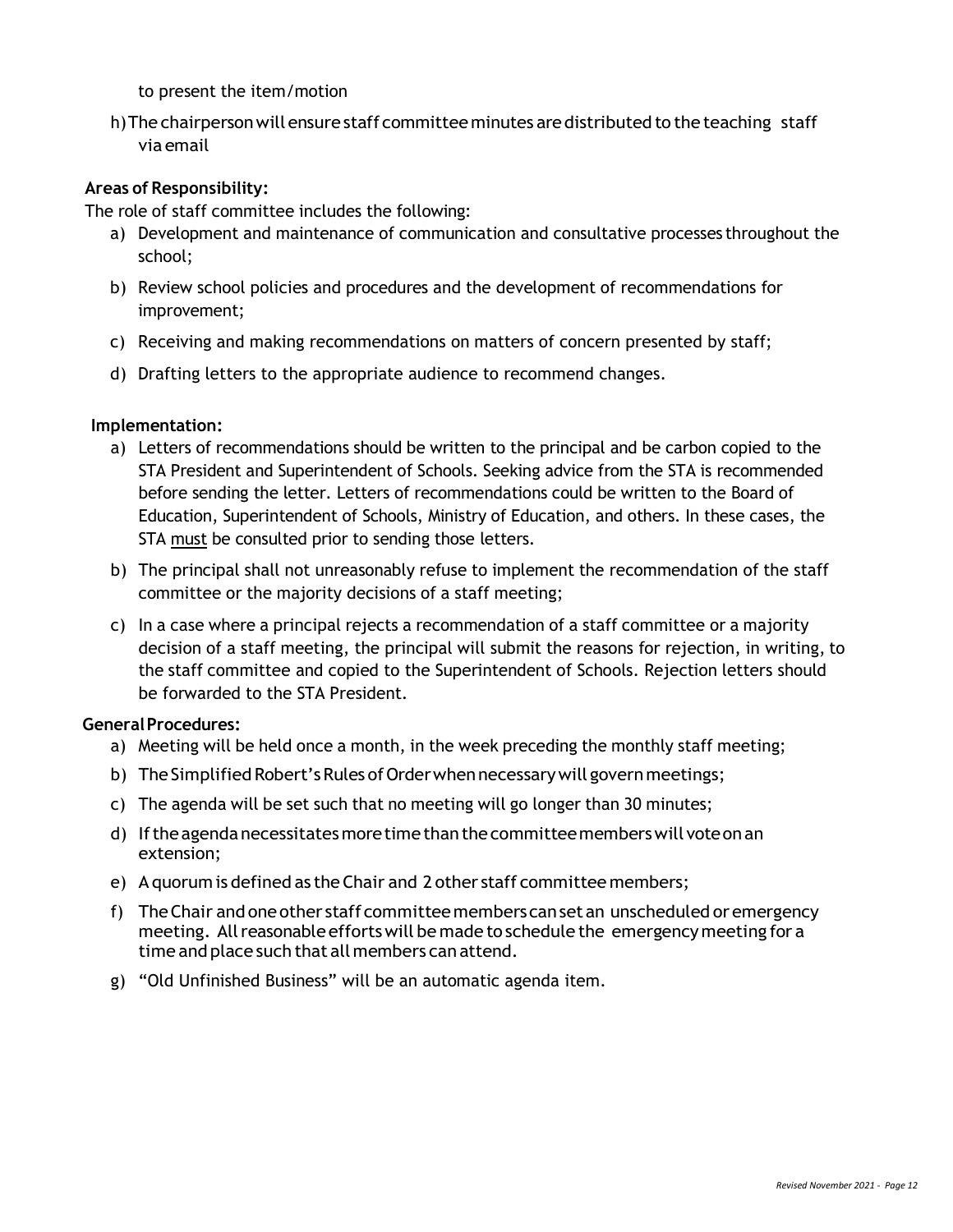## <span id="page-12-0"></span>**Secondary School Staff Committee Constitution/Procedures**

### SAMPLE

#### **StatementofPurpose:**

The purpose of the Staff Committee structure is to promote and facilitate a democratic, collegial process in school-based decisionmaking.

#### **I. Composition**

- $\star$  Staff Committee consists of nine voting members:
	- o 9 teachers (elected by staff each September; one will be a STA rep.)
- $\star$  Ouorum:
	- $\circ$  A majority of the members (5), with one being the chair (or chair-appointed designate), must be in attendance before a Staff Committee meeting can commence.

#### **II. Procedures**

- $\star$  There should be at least one meeting each month.
- $\star$  Minutes of the previous meeting and the agenda of the upcoming meeting will be distributed by the Chair at least two school days prior to each meeting.
- $\star$  A staff member with a concern or issue will submit this item to the Staff Committee Chair to be added to the agenda.
- $\star$  In order for an item to be considered, this individual-or a representative-must be present at the Staff Committee meeting.
- $\star$  Any staff member may attend a meeting and speak to questions on the floor, but voting is restricted to elected members.
- $\star$  The Chair may call an emergency meeting if an issue must be dealt with in a timely manner.
- $\star$  The Chair has the discretion to determine if it is an emergency issue. Should an emergency issue arise after the agenda for an upcoming meeting has been distributed, the Chair will make every effort to communicate this item to staff. If possible, the item should be referred to the next scheduled meeting.

#### **III. Responsibilities**

- $\star$  To represent the staff at large
- $\star$  To receive and make recommendations
- $\star$  To advise and assist the administration in the solution of specific problems
- $\star$  To develop and maintain effective communication and consultation throughout the school
- $\star$  To review school policies and procedures and develop recommendations for improvement (an example would be to review Pro. D. Committee, Safety Committee).

#### **IV. Decision-making**

 $\star$  The principal shall not unreasonably refuse to implement the recommendations (decisions) of a Staff Committee or the majority vote of the staff.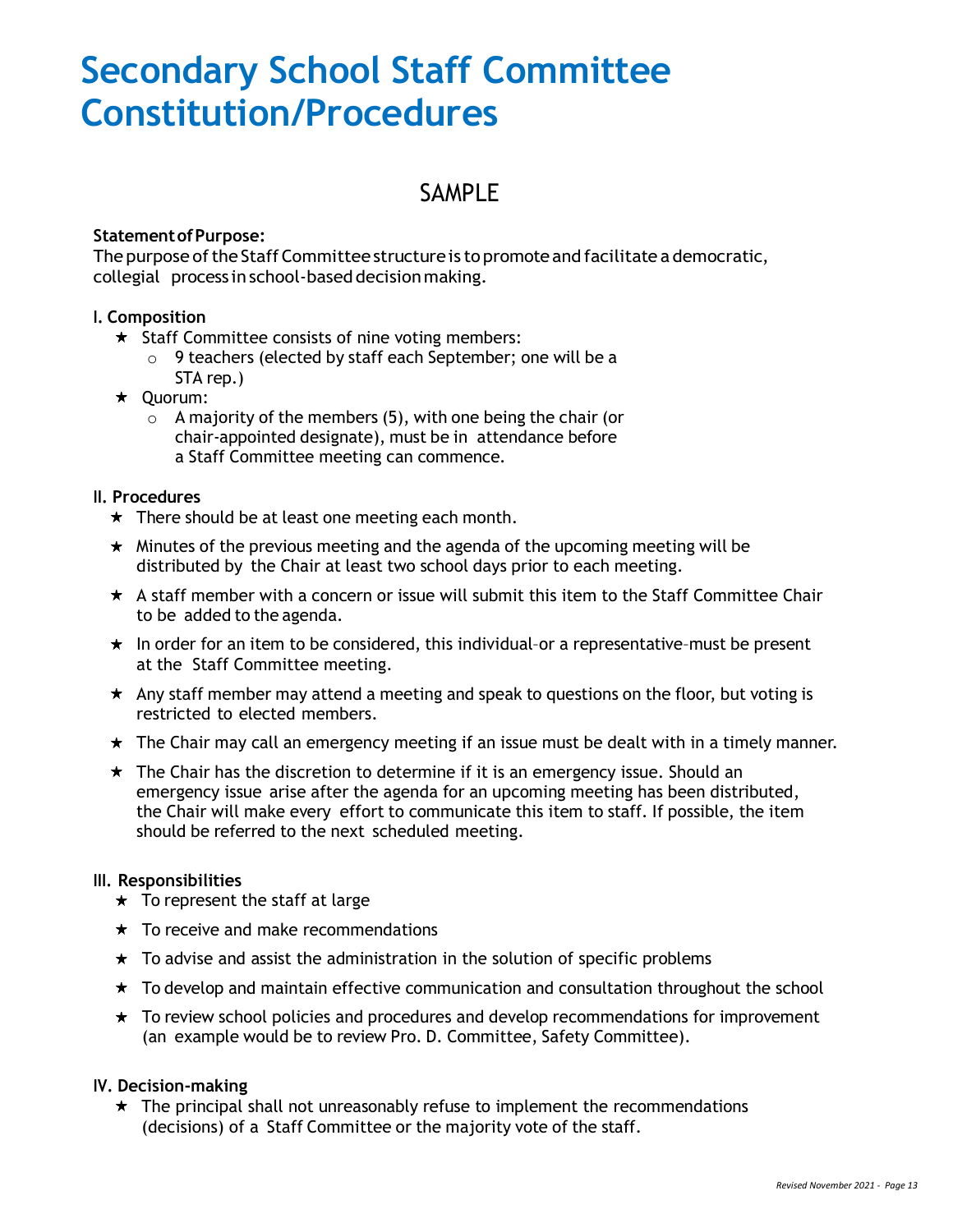$\star$  In the case where a Principal rejects a recommendation (decision) of the Staff Committee or a majority vote of the staff, the Principal will submit in writing the reasons for rejection to the Staff Committee and to the Superintendent of Schools. Rejections should be forwarded to the STA President.

#### **V. Duties of Chair and Secretary**

\* The Staff Committee Chair calls all meetings and accepts motions in accordance with the BCTF Simplified Rules of Order (1984). She/he is also responsible for reporting committee activities to thestaff.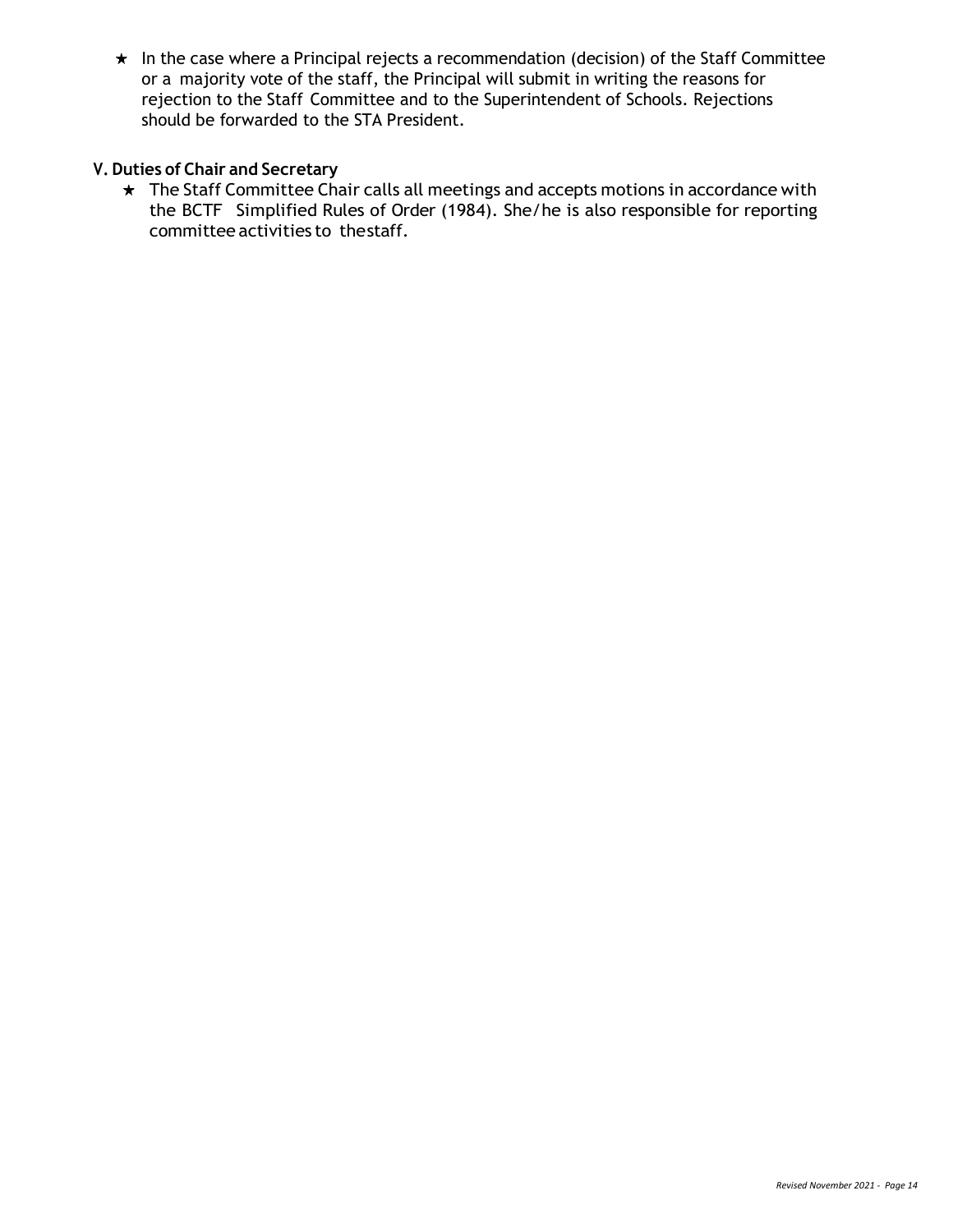# <span id="page-14-0"></span>**STAFF COMMITTEE LETTER TEMPLATE**

Date

Dear Principal \_\_\_\_\_\_\_\_\_\_\_\_\_\_\_\_\_\_\_\_\_\_\_\_\_\_\_\_,

## **SPECIFIC DETAILS:**

 $\star$  Give information to fully explain the area of concern.

## **RECOMMENDATION(S):**

 $\star$  State the specific action you wish the Administration to take and a suggested time-line in which to receive a response.

This email is cc'd to the superintendent as per the collective agreement.

## **SIGNATURE:**

On behalf of the School Staff Committee

\_\_\_\_\_\_\_\_\_\_\_\_\_\_\_\_\_\_\_\_\_\_\_\_\_\_

cc: STA President: [lp62@bctf.ca](mailto:lp62@bctf.ca) SD62 Superintendent: [sstinson@sd62.bc.ca](mailto:sstinson@sd62.bc.ca)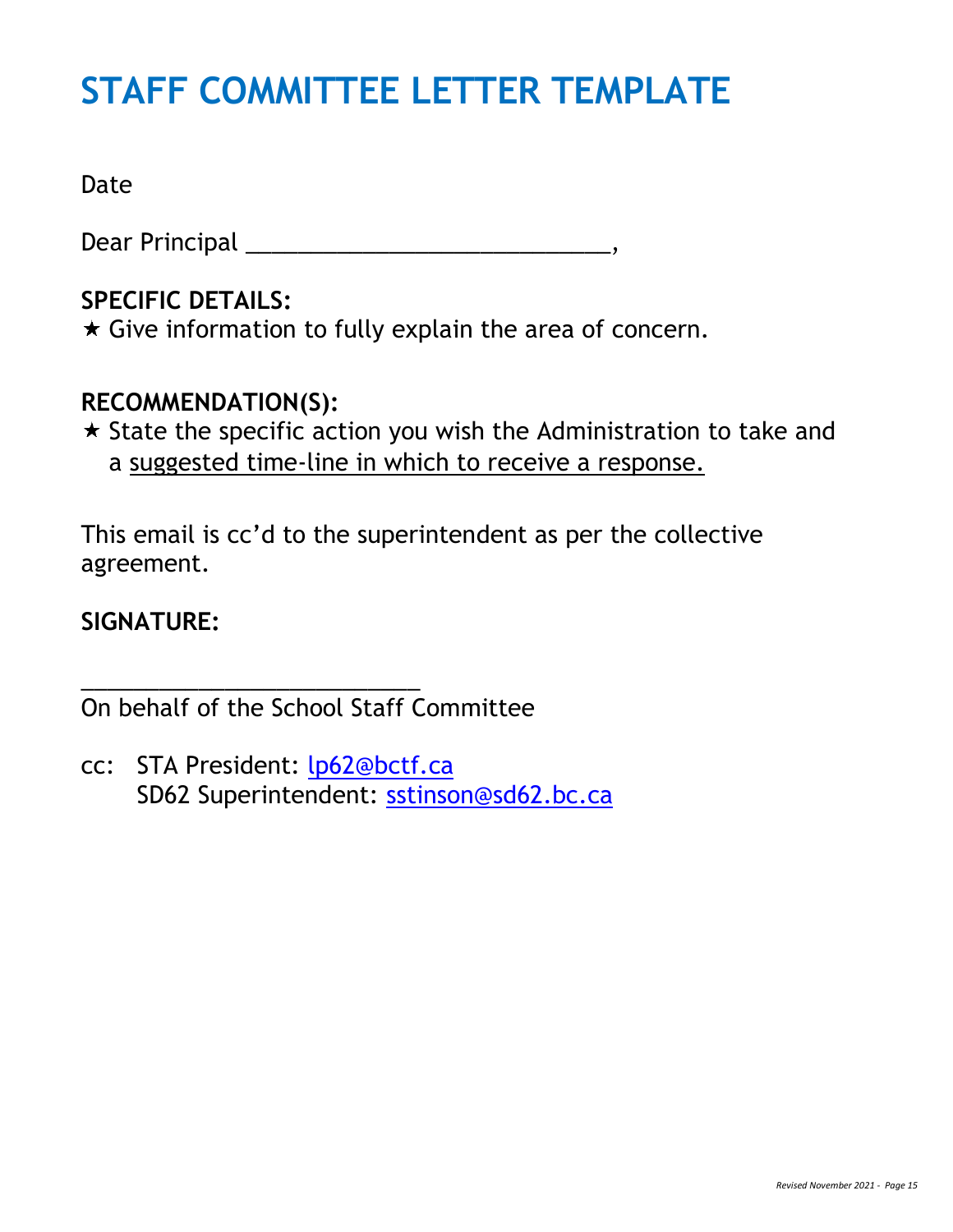## <span id="page-15-0"></span>**SAMPLE LETTER**

Dear **Dear** 

It has come to the attention of the staff committee that you are requesting that certain members of the staff change classrooms for the upcoming school year. The reasons you have given are that the VP wishes the primary classes to be together and that they require a larger room for when they are teaching classes.

As to management's wish to have all of the primary classes together in one area of the school, this did not seem to be a concern of yours this year. There are primary classes in both pods of the school, as there have been for the majority of the years that the school has been open. Of the teachers whom you are expecting to move, one has been teaching primary grades in her room since her arrival here five years ago, the other for six years. Both have their classrooms set up in a manner in which they are comfortable. Both of these teachers have an incredible amount of materials which they use in their teaching, which would require a huge amount of personal time to pack, move, and unpack.

As to your second point on needing the 'larger' room for teaching the VP's classes, as they will have more students than the primary classes, for the entire time this building has been in use, at least one of what are deemed the 'smaller' classrooms have held an upper intermediate classroom, more often than not with 28-30 students in it. This has not had any detrimental effect on the learning of the students. As to needing a space to teach those classes, we are currently configured in such a manner that there will be three empty classrooms next year, one of which people feel is a 'larger' room.

Due to the reasons above, the Staff Committee recommends that room assignments for the upcoming school year, 20XX-20XX, remain as they are, unless requested by, and mutually agreed upon, by the S.T.A. members directly involved in any changes.

We look forward to your reply by Friday, May 8, 20XX.

This email is cc'd to the superintendent as per the collective agreement.

Respectfully,

On behalf of Anywhere Elementary Staff Committee

cc: STA President: [LP62@bctf.ca](mailto:LP62@bctf.ca) Sooke Superintendent: [sstinson@sd62.bc.ca](mailto:sstinson@sd62.bc.ca)